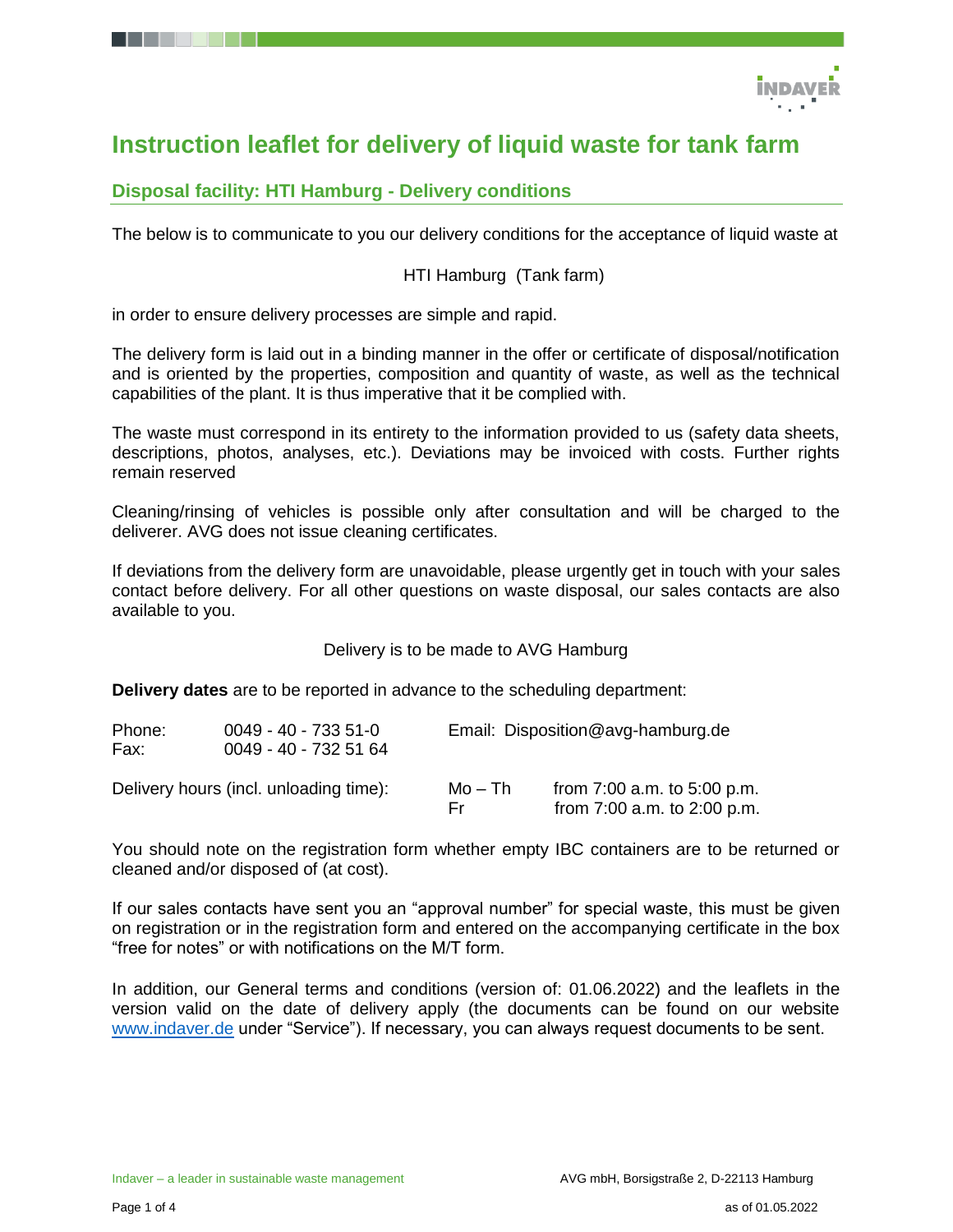

#### 1. Definition

Waste for the tank farm within the meaning of this information leaflet is liquid waste from industry, commerce, collection and hazardous substance collections (e.g.:. Solvents, washing water, cleaning baths, rinsing baths)

#### 2. Delivery form

- Tanker, suction tanker, IBC/ASF containers, barrels
- The following criteria apply in the event of delivery in IBC/ASF containers or barrels:
- All IBC/ASF containers and barrels must be tightly closed, clean on the outside, intact, approved and suitable for the contents. The size of the bunghole must be greater than 5 cm.
- Every IBC/ASF container and every barrel must be clearly, visibly and permanently labelled with the following information
	- Producer
- EWC code
- Type of waste/if needed, Approval number
- Notification No.

• Correct ADR labels

• Hazardous substance labelling as per GHS/CLP

- Any extraneous lettering or inapplicable hazard labels are to be removed
- The barrels are to be delivered on fully intact, stable, standard wooden pallets. Secure adequately to ensure hazard-free unloading and handling. Stacked height max. 1m. Barrels cannot be delivered in ASP containers.
- Only barrels of the same size and notification No. may be assembled on each pallet.
- The delivery must be made using vehicles that allow hazard-free unloading by forklift (no delivery in roll-off containers or skips)
- For technical reasons, rolling hoop drums and barrels with side bungs cannot be accepted. Exceptions can be made in individual cases with prior agreement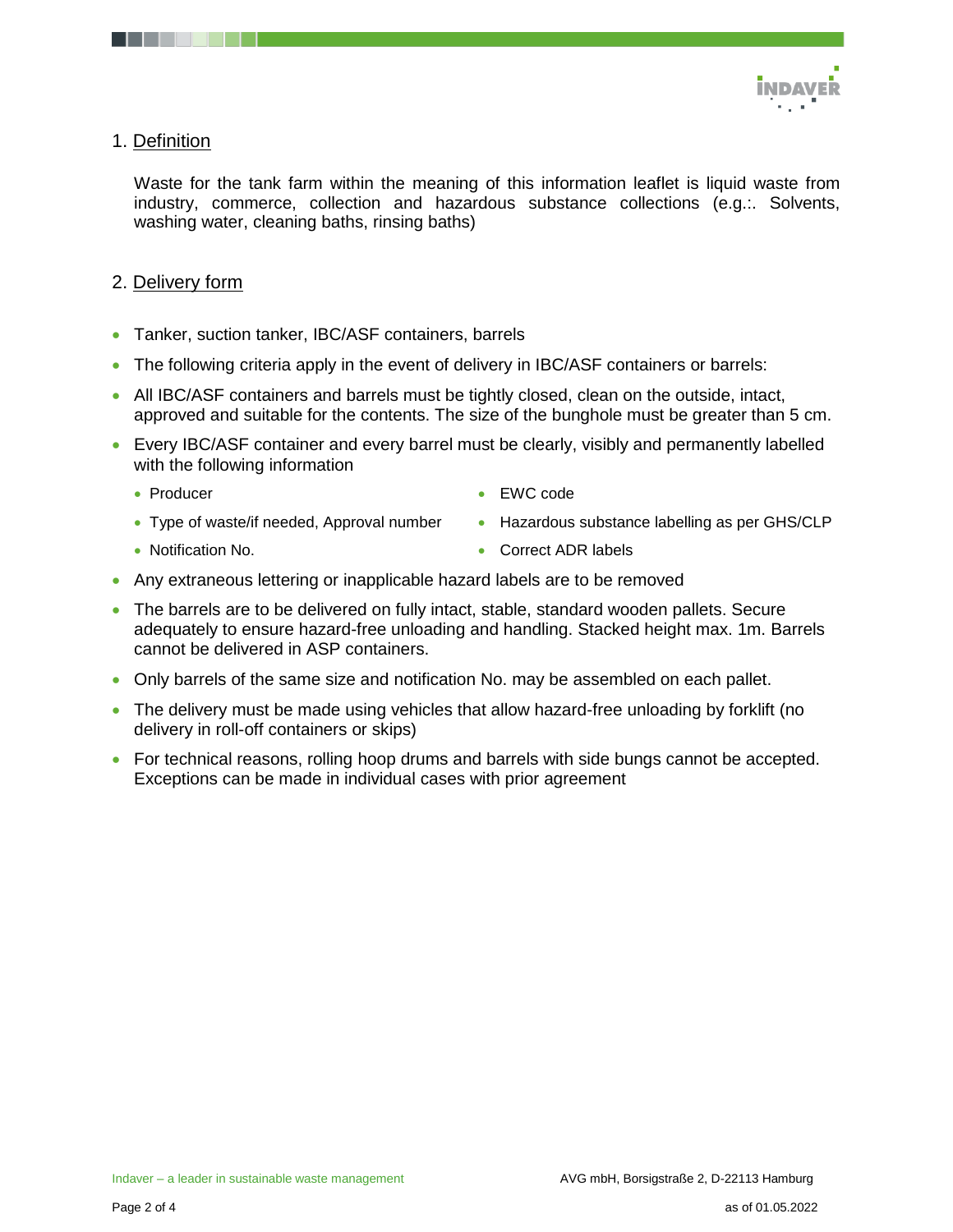

## 3. Criteria for waste for the tank farm

## General conditions of acceptance (all at ambient temperature)

| • Consistency:         | Liquid, easy to pump      |
|------------------------|---------------------------|
| $\bullet$ pH:          | $5 - 12$                  |
| • Temperature:         | $<$ 30 $^{\circ}$ C       |
| • Density:             | $< 1.2$ g/cm <sup>3</sup> |
| • Viscosity:           | $<$ 200 mPas              |
| • Solid content:       | $< 5$ Wt. % (sediment)    |
| • Ignition temperature | $>200^{\circ}$ C          |
|                        |                           |

• No reactivity when pH varies between  $4 - 14$ 

#### Basic chemical qualities

If not otherwise agreed in the offer/certificate of disposal, the following basic qualities apply (parameters not listed must be queried separately):

| • Chlorine:                                  | < 2                      | Wt.%    |
|----------------------------------------------|--------------------------|---------|
| • Bromine:                                   | < 0.2                    | $Wt.$ % |
| · Iodine:                                    | < 0.01                   | $Wt.$ % |
| • Fluorine:                                  | < 0.1                    | $Wt.$ % |
| • Sulphur:                                   | < 1                      | Wt.%    |
| • Phosphorus:                                | < 1                      | Wt.%    |
| • Mercury:                                   | < 50                     | mg/kg   |
| • Arsenic, cadmium, thallium (total)         | < 100                    | mg/kg   |
| • Heavy metals (total)                       | < 0.5                    | Wt.%    |
| (Ni, Cu, Te, Se, Sb, Be, Pb, Cr, Sn, V)      |                          |         |
| $\bullet$ Zinc:                              | < 1                      | Wt.%    |
| • Molybdenum:                                | < 500                    | mg/kg   |
| • Sodium/potassium/lithium/magnesium (total) | < 5                      | $Wt.$ % |
| • Org. Silicium:                             | < 0.3                    | $Wt.$ % |
| • Evaporation residues                       | < 10                     | Wt.%    |
| • PCB and PCT (as per DIN)                   | < 10                     | mg/kg   |
| • Peroxides                                  | below limit of detection |         |